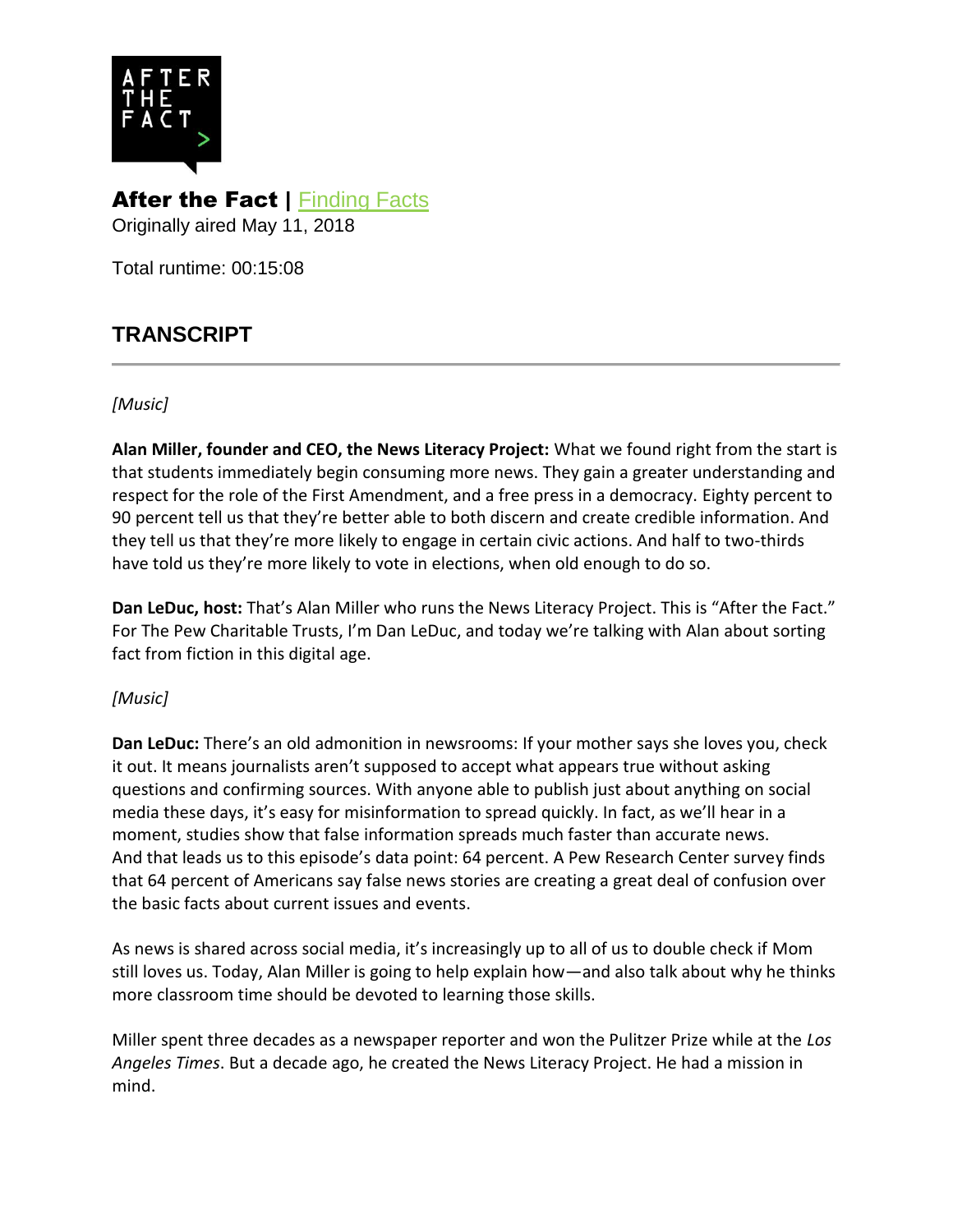

**Alan Miller:** I think that misinformation and disinformation are the equivalent of a public health threat. I think that they are harmful to the country's democracy, and dangerous to the health of its citizens. You know, our democracy is founded upon an informed electorate that can make choices in its self-interest. I think that in this fraught information landscape, it is increasingly difficult for people to determine what is credible and to know what information to trust, to share, and to act on—as consumers and as citizens.

It's called the News Literacy Project. We're an educational nonprofit that works with educators and journalists to give middle school and high school students the tools to know what to believe in a digital world. And to be informed and engaged citizens in a democracy.

**Dan LeDuc:** So, you come into this whole subject of news literacy as someone who is a practitioner. More than three decades as a newspaper reporter. So, you're actually sort of using journalism tools as your teaching tools, when you're working with students?

**Alan Miller:** Yes. We believe that in the information age, everybody is their own editor and everybody can be their own publisher. So how does the next generation play those roles in ways that are credible, and responsible, and empower their voices? We think what we're doing is really teaching a new literacy for the 21st century. That this is a survival skill in an information age, particularly for students from underserved communities.

**Dan LeDuc:** Let's talk about a couple of examples of fake news, rumors—whatever we want to call them. But, there was that famous photo of a shark swimming down a highway after Hurricane Harvey. Didn't happen. Some people thought it was real. And track down for us what actually occurred, and the implications of it. Because it sounds, at first glance, sort of whimsical.

**Alan Miller:** Yes, indeed. So, this is a good example. When there is any major news story, whether it's a disaster or an election, there is the opportunity to insert counterfeit news or fake news amid the real news. People are focused. They're often a little bit credulous. And we see this again and again. So, Hurricane Harvey was an example. Part of the challenge is not just of course text but photos and video. Because it's so easy to create fake images, which was the case here of the shark on the highway. And as you said, on the one hand this is kind of a humorous thing. On the other hand, there was some online discussion about the fact that—of people who already were experiencing things like fish in their basement, right?

**Dan LeDuc:** Right! That's a reality of a hurricane.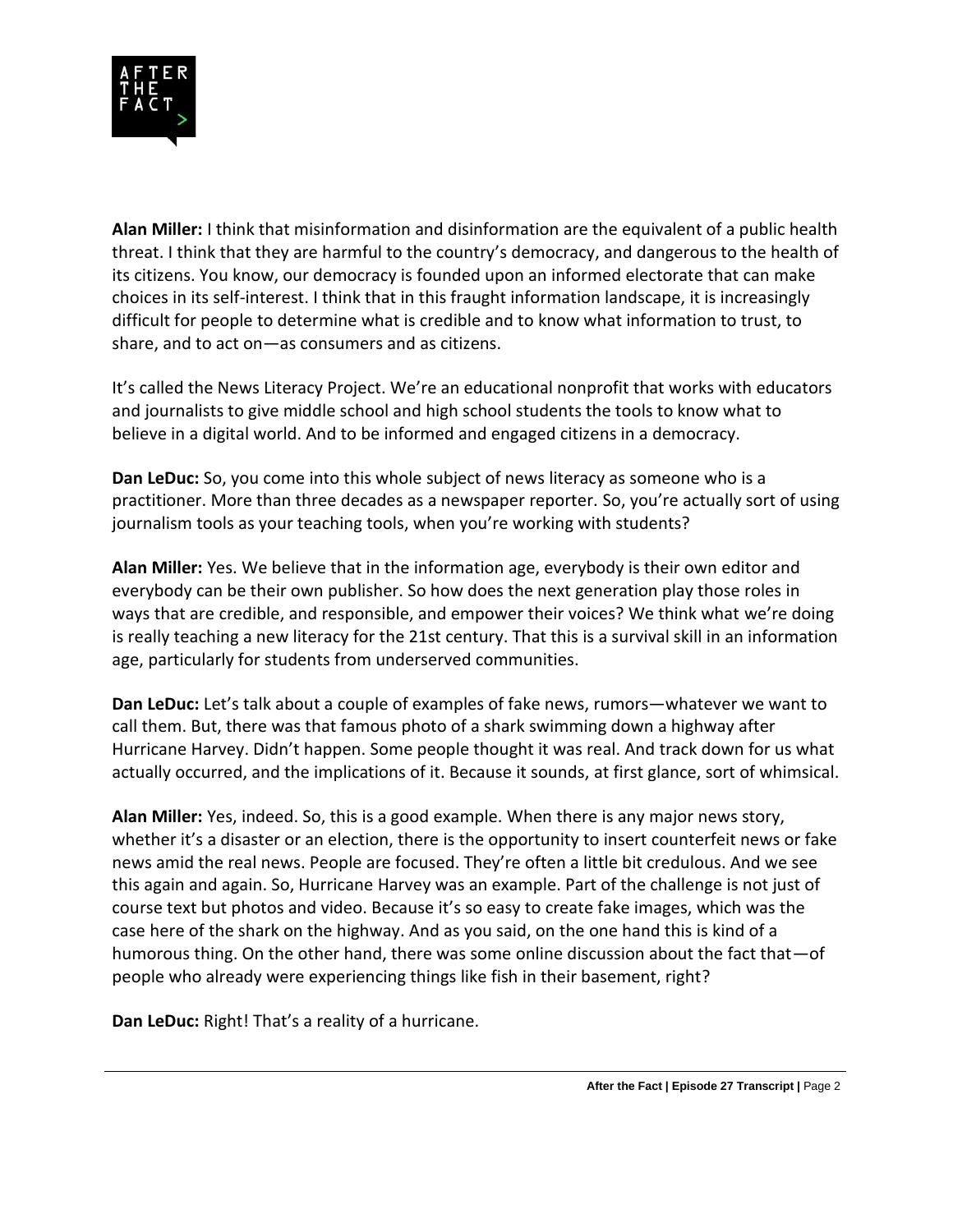

**Alan Miller:** That was a reality. But we're prone to believe that. They may have been less inclined to leave their homes and shelter in place, and therefore jeopardize their safety.

**Dan LeDuc:** When you talk to young students who are just getting into the real world of keeping up with all this stuff, what are you finding? Are they credulous, incredulous? Do they evolve over time?

**Alan Miller:** So, we've spent a lot of time in middle and high school classrooms in the past decade. And I think one of the biggest takeaways for us is how credulous in some ways students can be and how cynical in others.

### *[Sound of typing]*

**Teacher:** And what's the newsworthy event?

**Student**: She got the—

**Teacher:** But this site – wait, look at the top of this site again, see, this is confusing me. This looks real, I don't know. What do you think?

**Student:** I feel like this is a real site, but this article is fake.

**Teacher:** Oh, all right. So, let's go back to the lesson then. Okay, so, click. Okay. And now do you think that this is fact or fiction?

**Student:** Fiction.

**Teacher:** Fiction, good. Click and let's see if we're right.

**Alan Miller**: What we found in general is that students tend to believe that all information is created equal. And we've actually heard some students say that it's more credible if it's a blog or it's on YouTube because it's unmediated. And it's not going through the filter of a commercial news outlet. And of course, that may be true as a primary source, if you know who created it and for what purpose, and what standards and accountability—and very often you don't.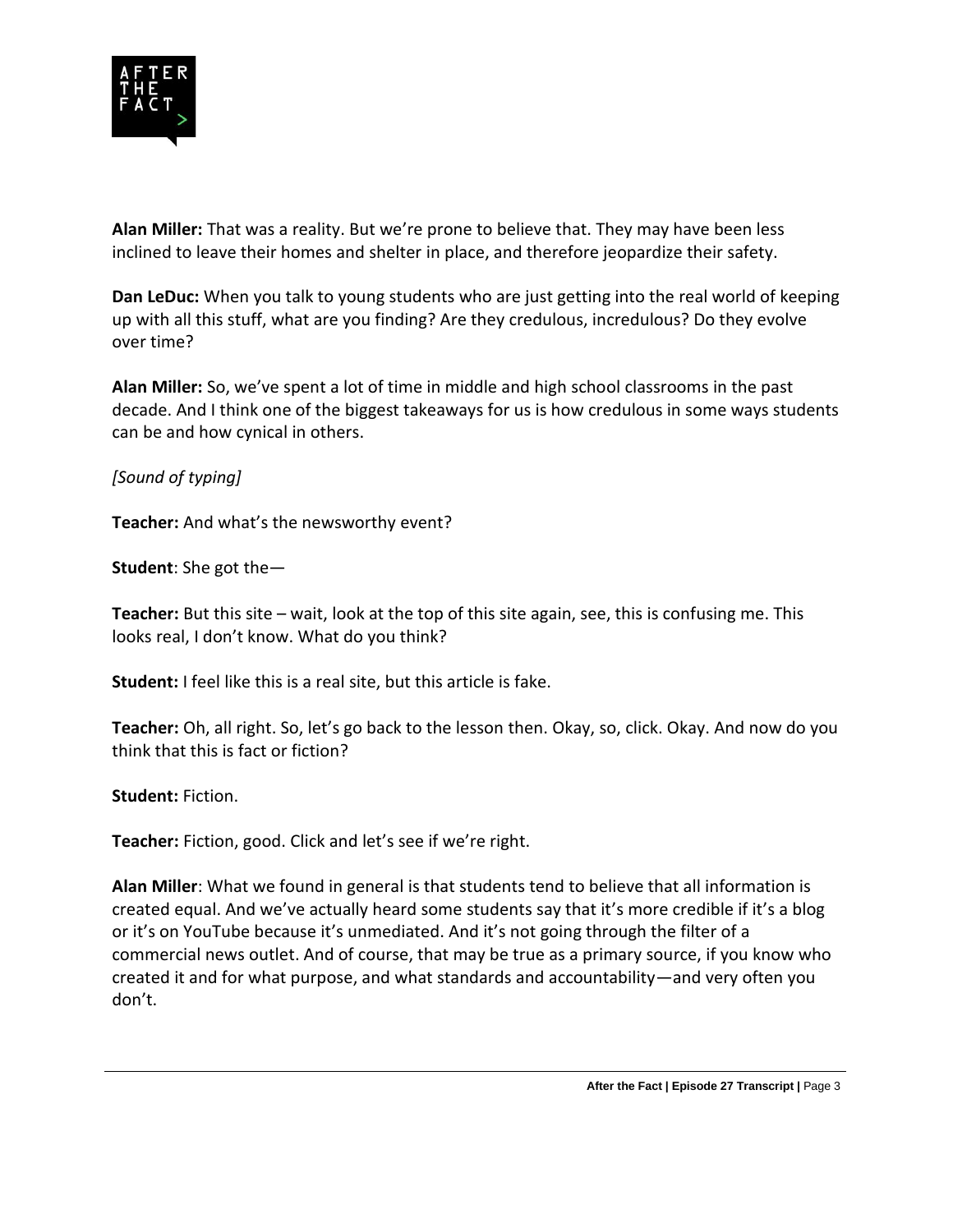

**Dan LeDuc:** Right. Right. Let's break that down a little bit. I mean, to go from sort of believing everything and in a few years—from middle school to high school, you're saying some of these kids have reached a point where they're just convinced so much of it is driven by bias.

**Alan Miller:** You know, I think we take a lot for granted. And I think for not only the current generation of students, but perhaps in many cases for their parents, I think there is a lack of understanding and appreciation of what it takes to create quality journalism.

**Dan LeDuc:** I also look at the same sort of surveys of public opinion, whether it's the Pew Research Center or elsewhere, that has really documented a really dramatic decline in the public's trust in the news media. What happened there, do you think?

**Alan Miller:** So, I think there was a confluence of forces at work here. I think, first of all, news organizations have historically not done a good job of telling the public what they do, and how they do it, and why they do it that way.

**Dan LeDuc:** More transparency, just on how you get the job done.

**Alan Miller:** Yes. I think they do much better now.

**Dan LeDuc:** Right.

**Alan Miller:** And this is one of the values of having the internet, because news organizations can now publish their documents—

#### **Dan LeDuc:** Right.

**Alan Miller:** —behind them, and publish transcripts of interviews, and be much more transparent about how they got to that point with what they published or put on the air. Look, I think there were also a lot of self-inflicted wounds. There were obviously some major cases of journalists who did fabricate news and information. And so, I think it's left journalism really vulnerable to this issue of trust. The other thing that's now happened is, in our hyper-partisan environment people tend to see the news through prisms of red and blue. Many people tend to look at anything they don't agree with as either being driven by bias or being fake. Whereas things that tend to confirm their point of view, they think are more accurate and more fairminded. And that's been stoked by partisans on both sides. And in an environment where you already had some undermining of trust in other respects, I think it's really deep in that.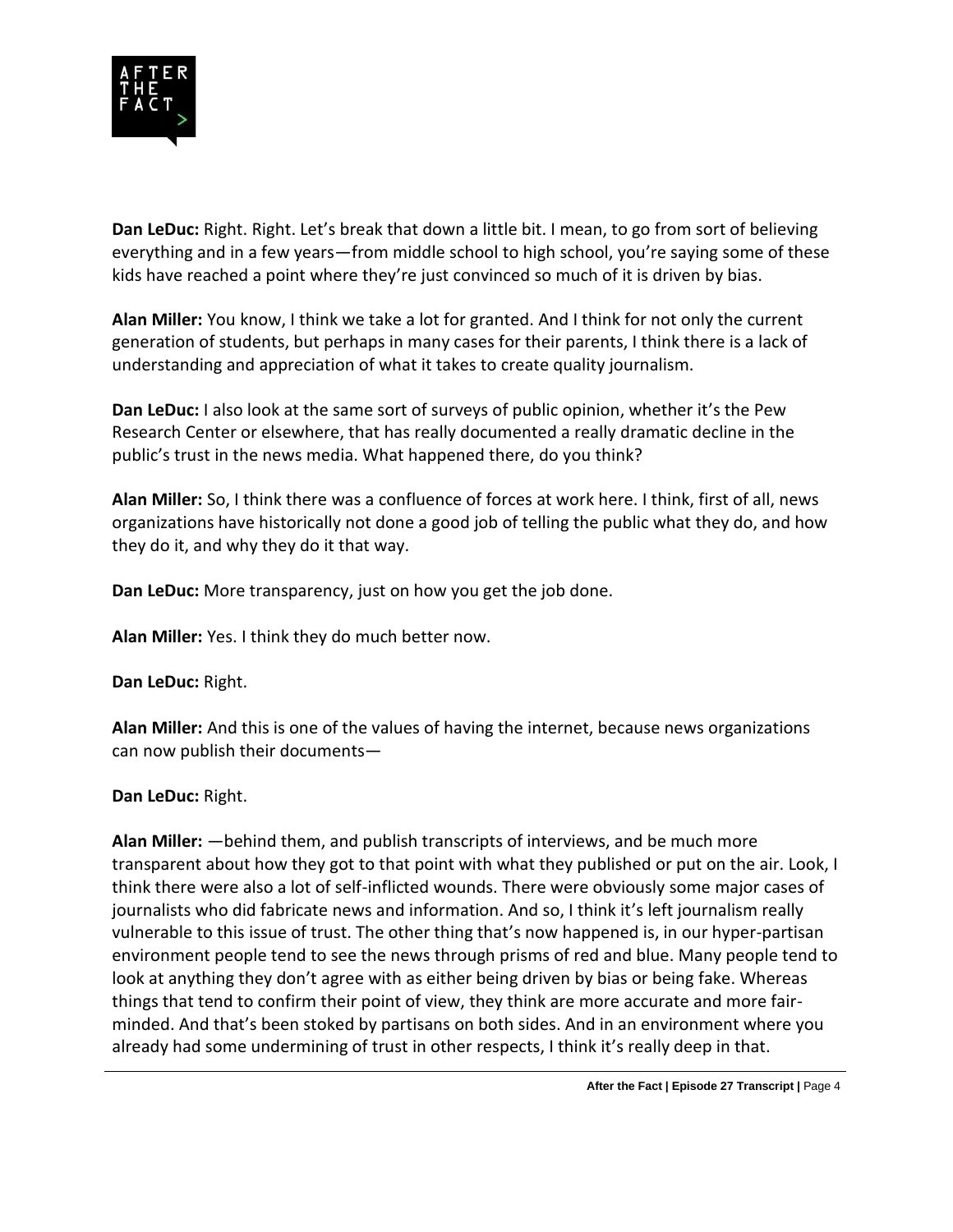

**Dan LeDuc:** You raise a good point about this sort of echo chamber effect. And that seems to me it's happening two ways, right? I mean, there is sort of sources of news that—to come at things from a very harsh partisan perspective on either side of the political spectrum. But social media has a different approach too, in the sense that it gives you more of what you've already been getting, right? How does that work, and how is that also playing into all this?

**Alan Miller:** People now can go to sources they know they're likely to agree with, and whether left or right—and only get news and information from those places, thereby deepening their own beliefs and not challenging them. In addition, the algorithms abet that phenomenon when people are getting news information online. Because what people see when they search or through social media is in large measure determined by what they like, what they search for, who they follow, who their friends are. And so, whether they're even aware of it or not, they're tending to get things that also are reinforcing and are deepening their filter bubbles—which Brian Stelter of CNN now says are becoming filter prisons. With the News Literacy Project and our virtual classroom Checkology—and we have a lesson on algorithms—is first of all, we make students aware of this. We make them aware of their own confirmation bias and their inclination to judge information based on their prevailing views. And also the role of the algorithms—to further deepen that phenomenon. So, they're conscious of it, and we teach them some ways they can turn down a little bit of that filtering on the algorithms. And then we encourage them to get information from a wide range of sources. Not to go necessarily to only places they agree with, but to go to places that will challenge their views and give them kind of a wider perspective on the world.

**Dan LeDuc:** The News Literacy Project is now in schools. Give us some of the numbers here so people really have a sense of the scope we're talking about. This is a national approach.

**Alan Miller:** Yes. So, we have over 400 journalists in our online directory, all volunteers, and 33 news organizations who partner with us. So, two years ago, we launched our virtual classroom, which we call Checkology. We want to create a next generation of "checkologists" who check things out.

#### **Dan LeDuc:** Right.

**Alan Miller:** And this is a robust, engaging online platform with lessons primarily led by diverse and distinguished journalists and other experts on the First Amendment and digital media. And students learn basic concepts, and then they really deepen their knowledge by doing. So, they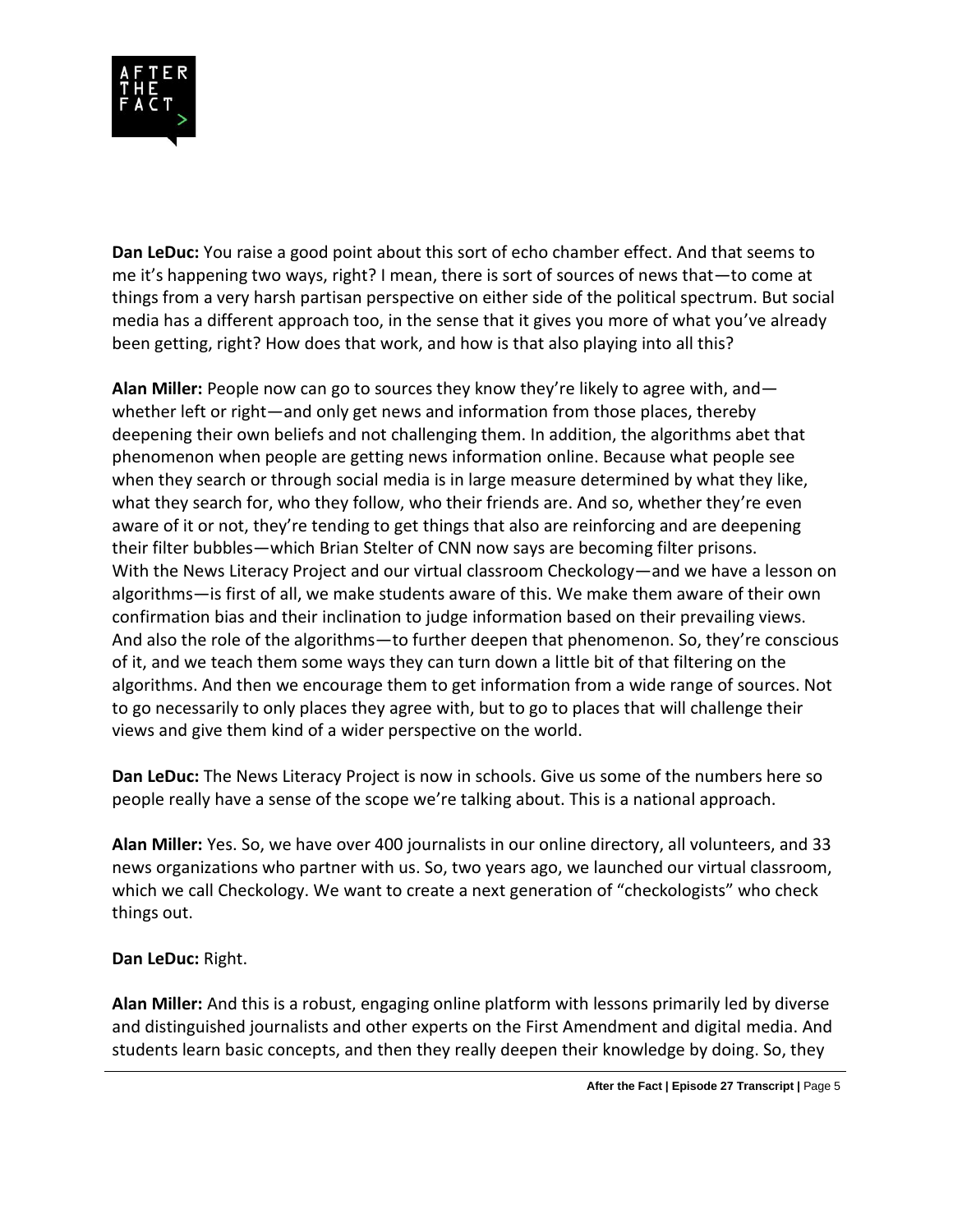

learn about how journalists filter information to decide what is news. And then they play the role of an editor, and have to decide what stories go on their home page and the lead and the off lead, and reflect on that.

They learn about the First Amendment. And then they play the role of a judge in landmark cases involving speech and press, and have to decide whether they're covered. And then we teach them about the standards of quality journalism. And they have to be—they become a rookie reporter thrown into a breaking news story, and have to interview eyewitness sources and expert sources.

**Dan LeDuc:** What's the story? What do they do?

**Alan Miller:** So, the story is a tanker truck has collided with a car in a residential area, and the tanker truck has turned over and spilled a mysterious green slime that is leaking to the sewers and onto the lawn. And students have to determine, basically, how the accident happened. And then whether the—what is this slime, and whether it poses a public health hazard.

**Dan LeDuc:** Sounds like a pretty good story.

**Alan Miller:** Yes. And they have to, at one point, tweet about it. And then they get two different versions of the story and decide which one reflects the standards of quality journalism. And it's a very engaging way for students to learn basic news literacy skills.

**Dan LeDuc:** So, I'm sure you're trying to measure the impact. What have you found out?

**Alan Miller:** Well from the very beginning we have measured our impact through pre- and postunit surveys of students, and post-unit surveys of teachers, assessing changes in students' knowledge, attitudes, and behaviors. And what we found right from the start is that students immediately begin consuming more news. They gain a greater understanding and respect for the role of the First Amendment, and a free press in a democracy. Eighty percent to 90 percent tell us that they're better able to both discern and create credible information. And they tell us that they're more likely to engage in certain civic actions, such as correcting an error when they find it, or posting a blog post, or writing a letter to the editor. And half to two-thirds have told us they're more likely to vote in elections, when old enough to do so.

**Dan LeDuc:** Well we're both working for nonpartisan organizations that really are trying to figure out ways to get information to people, and then let the democratic process roll after